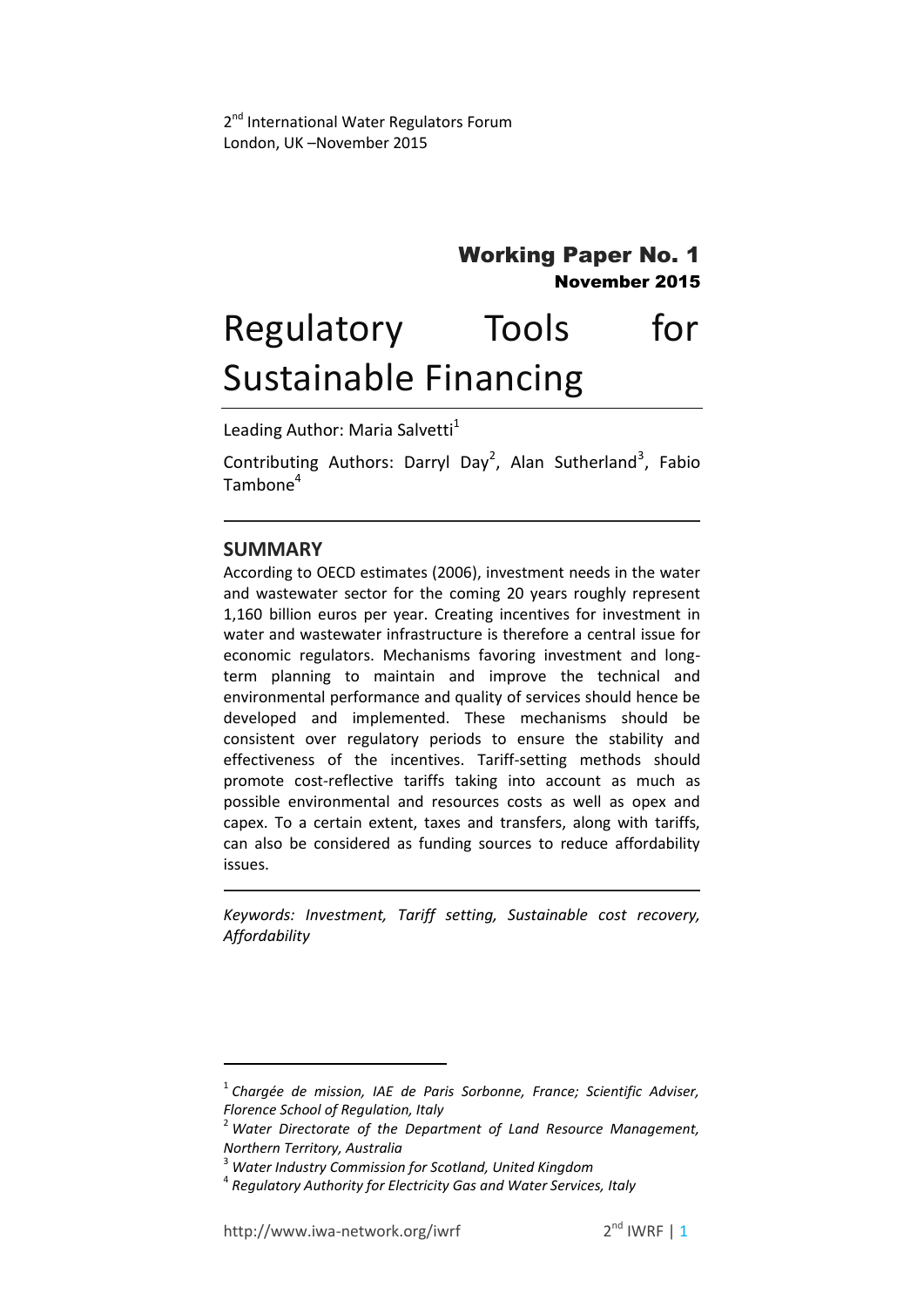Working Paper No. 1 – Sustainable Financing

## **CENTRAL QUESTION:**

*How can regulators enable informed decision making regarding long-term investments and tariff setting?* 

#### *Including:*

- *How can financial regulation incorporate resilience to climate variability and climate change into water service provision?*
- *Financing systems for expansion, rehabilitation or upgrading – are current tariff systems sustainable? What financial mechanisms can meet the challenge?*
- *Is the system ensuring sustainable cost recovery as well as equity and affordability for users?*
- *Reviewing and setting tariffs in time – is it a question of agency vs contract regulation?*
- *How to improve accountancy practices to provide the right basis for tariff setting: are infrastructures investments, rehabilitation and renewal costs, subsidies and incentives to be included and how?*

# **INTRODUCTION AND CONTEXT**

Because of technical and economic characteristics of network industries, water and sanitation infrastructure represent up to 80- 90% of the services costs. These costs are fixed and weigh on service charges regardless of volumes sold. Moreover water and sanitation assets are designed to be able to cope with peak situations and to face emergency events. Substantial investments are thus required not only to create water and sanitation services, but also to maintain the service quality and renew the equipment. The economics of service provision are therefore framed by long-term infrastructure investments. As a result, the ability to invest in services is a major issue for sound economic regulation of services. Regulators have to develop and implement incentive mechanisms favoring investment and long-term planning in order to maintain and improve the technical and environmental performance of services.

## **CURRENT TRENDS**

In the coming decades, countries at all stages of development will face significant challenges to raise funding to develop, expand, modernize, renew, maintain and operate their water and sanitation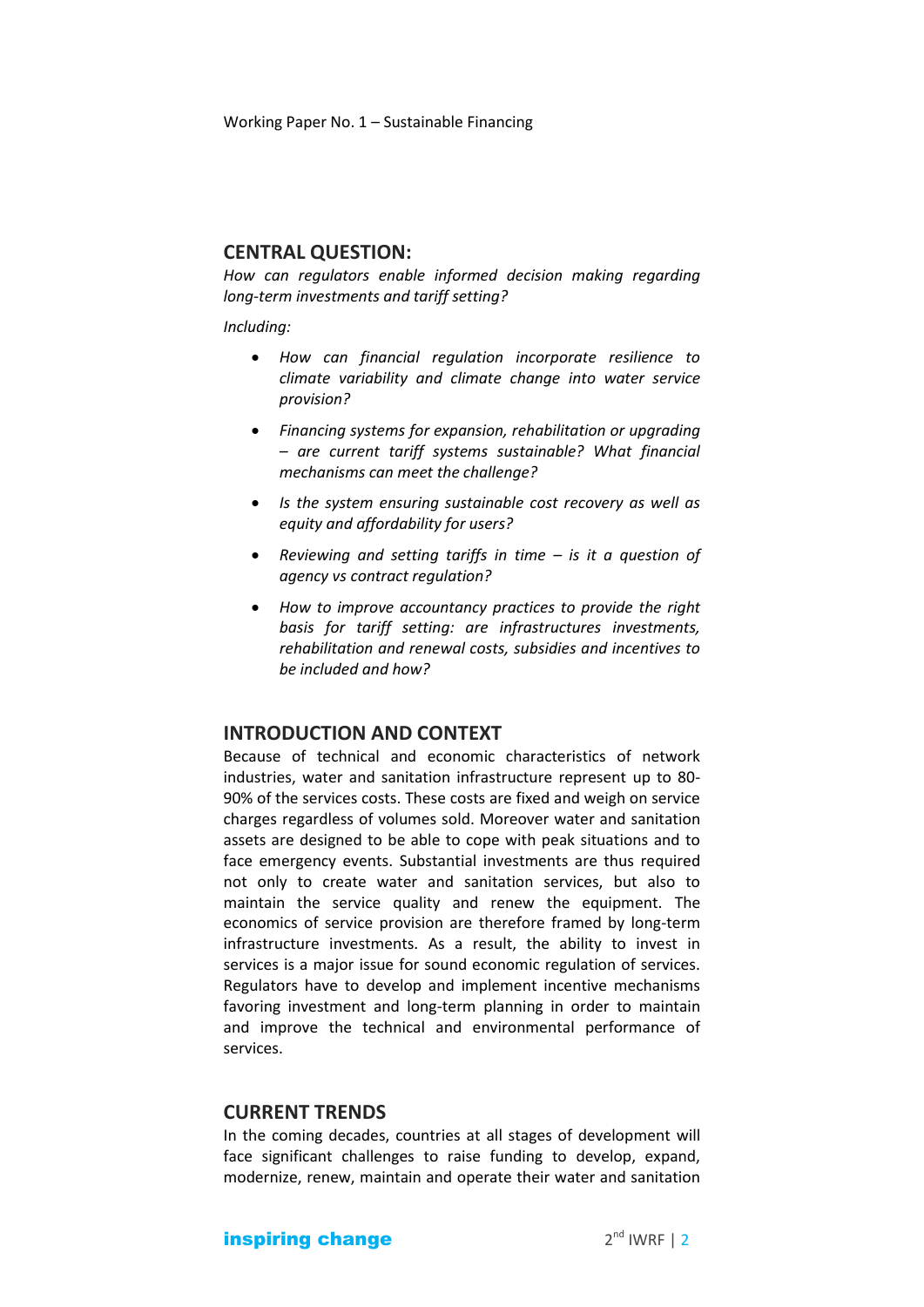systems in compliance with existing legislation, and in a context of population growth, urbanization and climate change impacts. Given the different situations and characteristics regarding water and sanitation services across continents, the issues identified may however differ somewhat from one country to another. Indeed, in some countries, the issue of investment focuses more on the financial capacity of services to create, expand and upgrade their infrastructure and to ensure a satisfactory service quality to users. In other countries, the investment issue concerns equipment renewal and sustainable asset management policy. Thus, the challenge is to implement efficient and reliable asset management policy and tools to help services adopt long-term planning of investments. Tariff setting methods of price-cap and cost-plus have shown some limits, particularly due to significant information asymmetries or limited ability to reduce inefficiency and to promote innovation. Hybrid models could be explored and developed in order to reduce information asymmetries with operators or to promote, for example, opex savings which could be redeployed to fund capex needs. Some countries are implementing a tote x approach introducing changes in terms of asset and business optimization, regulatory incentives and customer outcomes.

# Box 1.

Financing services is a major concern for regulators according to IWA survey. From adequate governance settings to information sharing, the final goal reported was to adapt current financial mechanisms to meet the challenges that climate change and increasing populations impose over service provision. New developments in economic regulation are found in Portugal, Australia, Malaysia or Nigeria.

In Italy, during the 1st regulatory cycle (2010-2015), important decisions were taken. A new tariff-setting method was implemented establishing an innovative and asymmetrical regulation which takes into account multiple and specific local needs and investment plans while ensuring certainty and stability of the system. As a result of this new regulation framework, net investments have increased by 55% in the past 3 years, rising from less than 1 billion  $\epsilon$  to 1,49 billion €, putting the industry on a new path of development. The water tariff method for the 2nd regulatory period, currently under discussion and starting in 2016, will aim at guaranteeing stability and consistency with the current framework, while strengthening convergence of tariffs, management practices and quality levels of service among regions.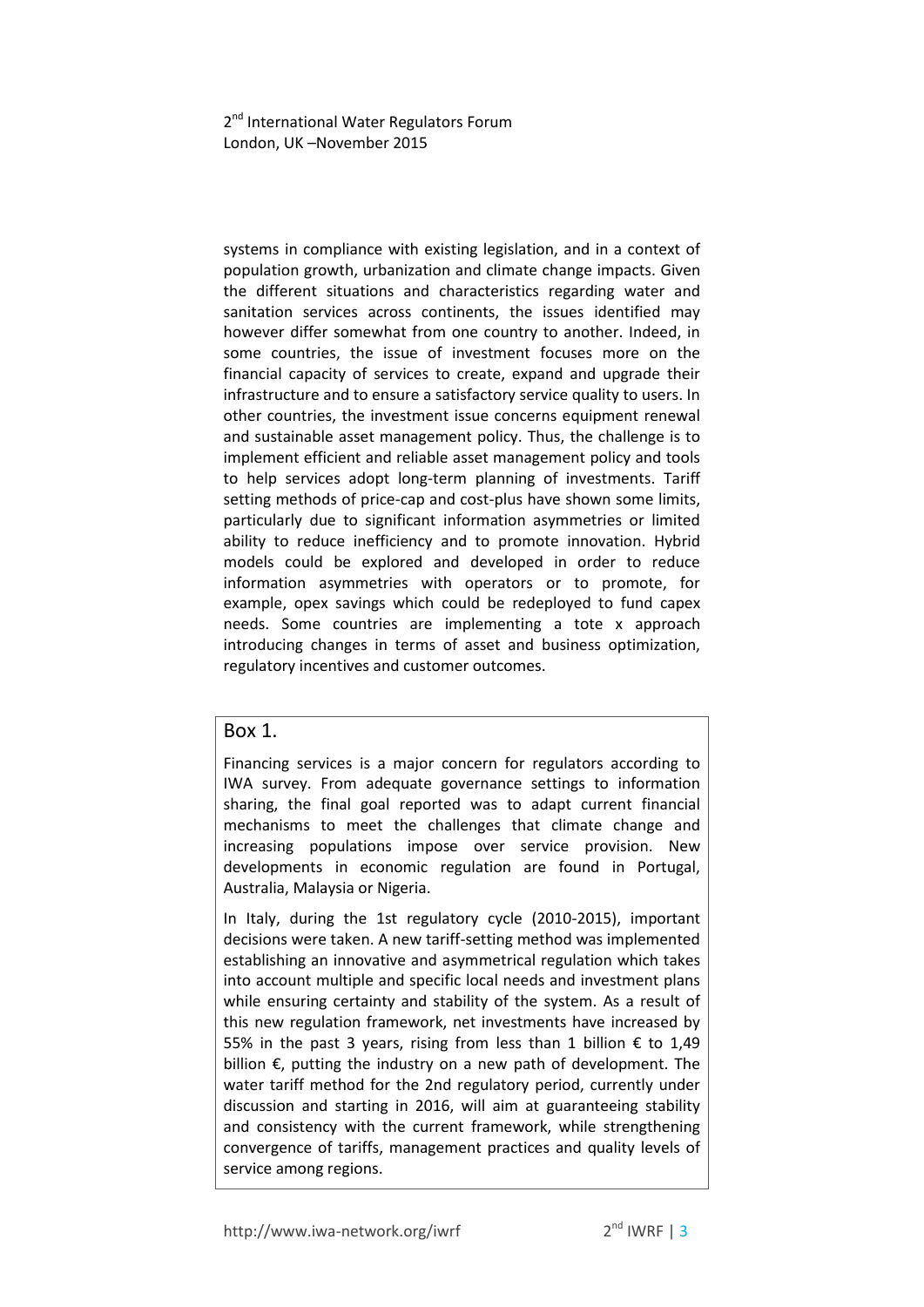## **FUTURE PROSPECTS**

All these reflections on investments are ultimately linked with the issue of permanent and sustainable financing of services which is a major concern for regulators. Regulatory authorities have the responsibility to ensure these financial mechanisms are fair, sustainable and fit for purpose. These tariff setting schemes should balance cost recovery objectives along with affordability challenges, enabling service providers to adequately perform operation and maintenance activities, considering infrastructure, environmental and resource costs. Along with tariffs, taxes and transfers should also be considered to a certain extent. Other economic instruments, such as payments for eco-system services for instance, should as well be taken into account when designing innovative financing schemes. They can be used to account for positive or negative environmental externalities and to fund investments in natural capital. The degree of contribution of these different sources of funding should be determined with the maximum degree of transparency.

#### **RECOMMENDATIONS**

- Create stable, consistent and reliable economic regulatory framework that attracts investors and capital investments in the water sector
- Implement incentive mechanisms in tariff setting methods to encourage productivity gain, innovation & long-term investment
- Promote efficiency & cost-reflective tariffs through totex approach for tariff setting
- Internalise economic impacts of environmental externalities in the water pricing
- Explore payment for eco-system services to secure funding for natural capital investments
- Establish "risk-adjusted" costs to enable appropriate comparison of alternatives of investments
- Maintain a hard budget constraint as well as allow access to resources when necessary to ensure that compliance and obligations are efficiently met

#### **REFERENCES**

*Infrastructure for 2030*, OECD, 2006.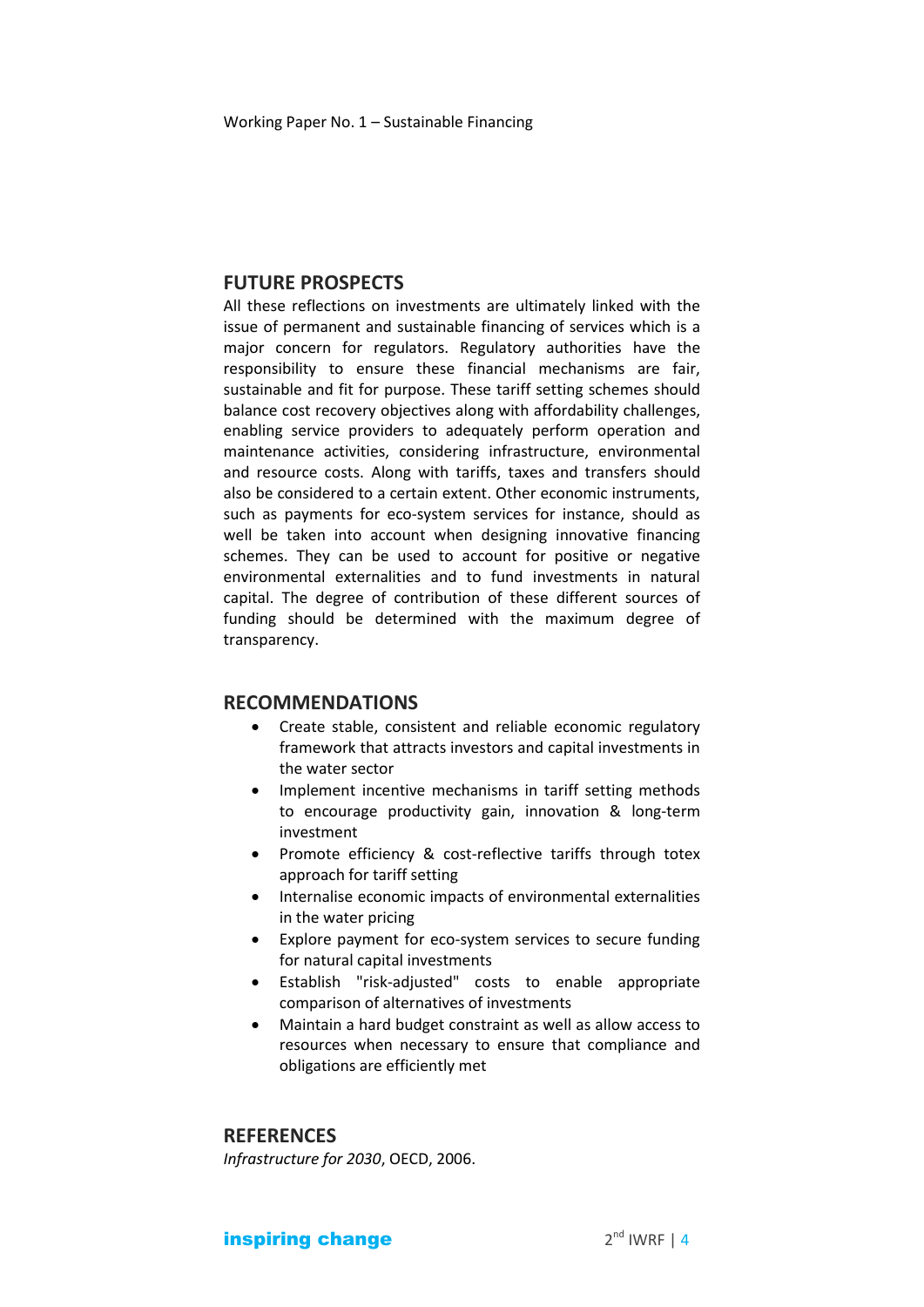## **ADDITIONAL BIBLIOGRAPHY**

Frontier Economics, 2014. Improving Economic Regulation of Urban Water: A Report Prepared for the Water Services Association of Australia.

Water Services Association of Australia, 2014. Better Regulation for Customers: WSAA Position Statement on Improving Economic Regulation.

# **ANNEX – SHARING EXPERIENCES**

Following the 2<sup>nd</sup> International Water Regulators Forum, the Italian and the Scottish regulators provided some detailed answers to the questions raised during the session dedicated to regulatory tools to ensure sustainable financing.

*How can regulators enable informed decision making regarding long-term investments and tariff setting?*

Italian regulator

In the first regulatory framework (years 2012-2015) important decisions were taken, starting from a new tariff-setting that established an innovative and asymmetrical regulation, taking into account multiple and specific local needs and investment plans (around 2500 operators in Italy), while at the same time ensuring certainty and stability for the system.

As a result of this new centralized regulation, in 2014-2015 the Italian Regulator approved tariffs for 1961 operators, covering around 50 million inhabitants. Furthermore, in the past 3 years net investments have increased by 55%, from less than 1 billion Euros to 1,49 billion Euros, hence putting the industry on a new path of development. In fact, planned investment for the period 2014-2017 is around 5,5 billion Euros.

The water tariff method for the second regulatory period, currently under discussion and starting in 2016, will aim at guaranteeing stability and consistency with the current framework, while at the same time strengthening convergence of tariffs, management practices and quality levels of service among regions.

Considering the huge gap to be recovered, the Italian regulator has reiterated several times that water service tariffs paid by end users cannot be the only instrument for financing investments.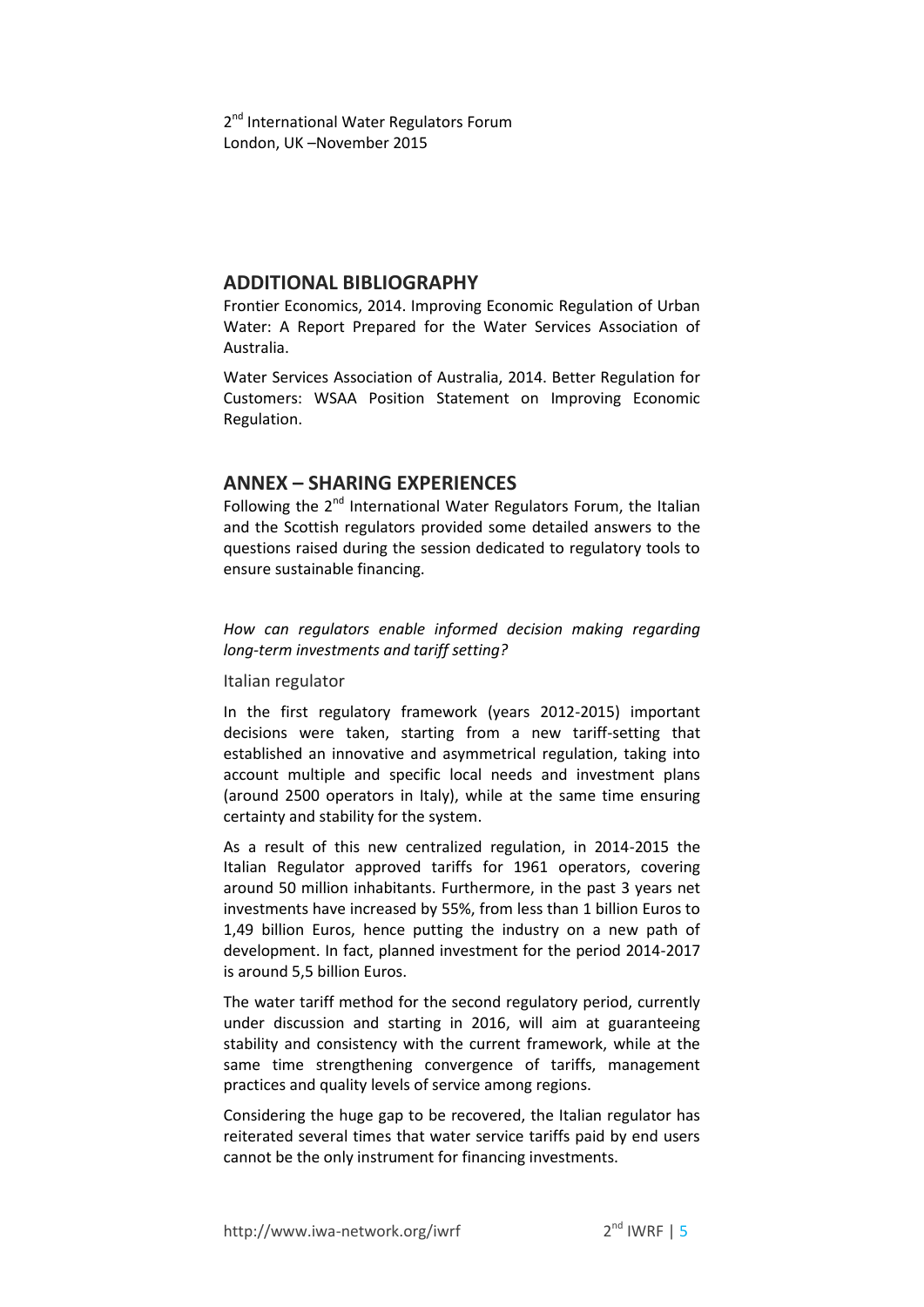## Scottish regulator

In Scotland, an incentive based regulatory framework has been adopted. However, unlike Ofwat and other UK regulators, the Scottish regulator does not set prices using a weighted average cost of capital and regulatory capital value. Instead price limits are set based on the overall cash requirements, consistent with maintaining a level of financial strength that allows for the sustainable financing of Scottish Water. Scottish Water is expected to conduct robust selections of options based on cash costs and allowing for identified risks. The Scottish regulator believes that this should ensure that customers can get the very best value for money.

The Scottish regulator has worked hard to ensure it has a robust understanding of costs. This is a condition sine qua non for the development of an effective regulatory regime. Monitoring and public reporting on performance against rigorous benchmarks is the backbone of the Scottish regulatory model. The Scottish regulator collects clearly defined information on revenues, expenditure, operations, investment and assets in order to ensure that we establish appropriate incentives for Scottish Water to improve its performance.

The Scottish regulator sets targets for performance, which represent a 'minimum acceptable level of performance' and monitor closely.

In addressing the questions, the Scottish regulator differentiates between the funding of the industry (who ultimately pays) and the financing of the industry (equity capital or borrowing). Although borrowing can be used to mitigate the impact of large capital investment projects, financing will ultimately have to be paid by customers. This has implications in terms of sustainability, as discussed below.

*How can financial regulation incorporate resilience to climate variability and climate change into water service provision?*

#### Italian regulator

A good solution could be the experience realized in the implementation of the Water Framework Directive (2000/60). The calculation of environmental resource costs has been based on the definition of additional costs incurred by operators to build any facilities or implement any measures that could limit the economic impact of environmental externalities (ex. additional or unforeseen industrial waste, or atmospheric events). Namely, tariff to measure shadow costs to be charged on the whole system.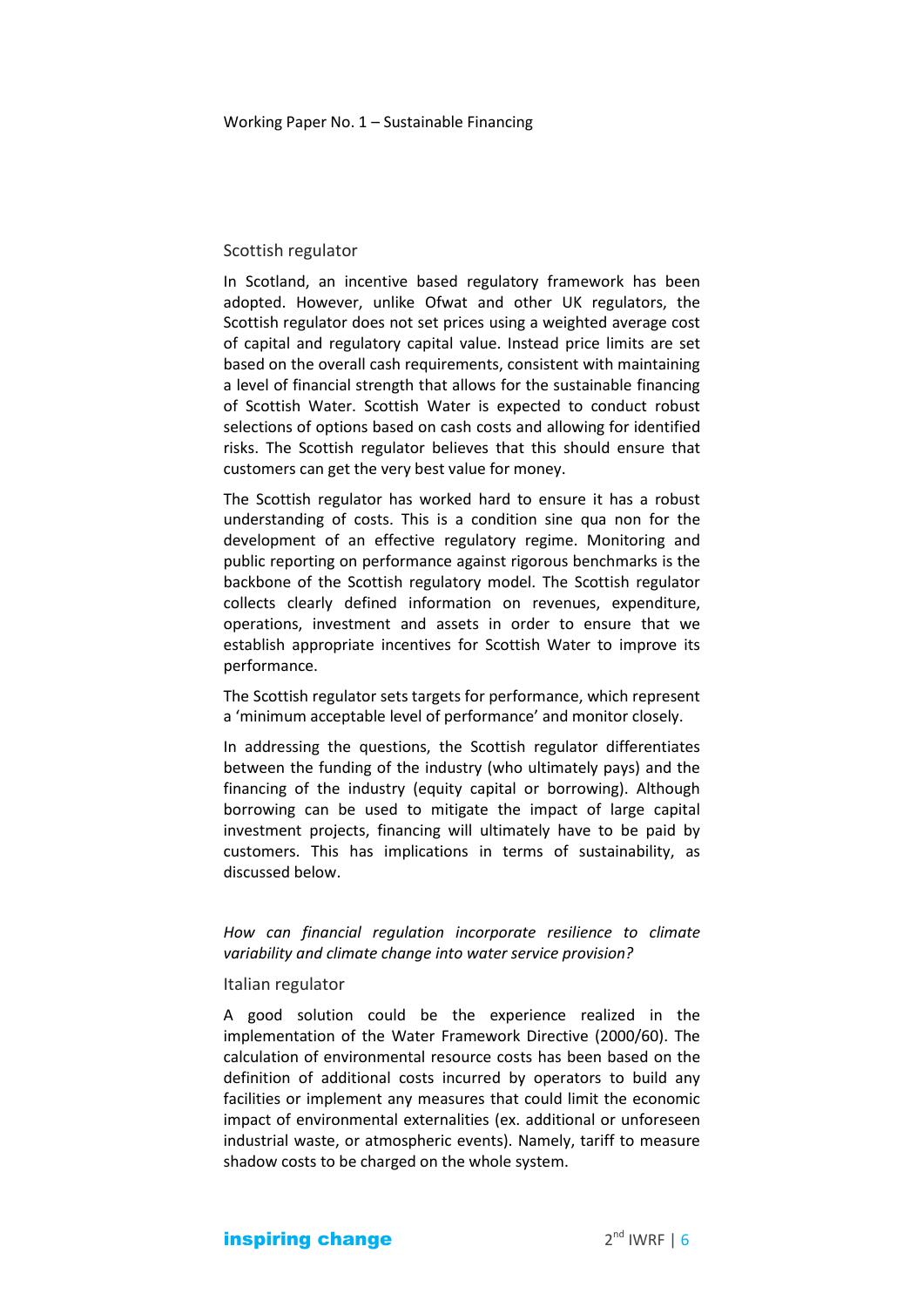#### Scottish regulator

As previously explained, the Commission does not make decisions on policy matters. It will provide economic advice to Government only on request. This is an appropriate framework as it is questionable whether the economic regulator could ever be best placed to making decisions on matters related to climate change. The Commission's focus is on maintaining a regulatory framework that enables Scottish Water to deliver its objectives in the most efficient way.

The Quality and Standard (Q&S) process, led by the Scottish Government, brings together all the principal stakeholders (customers, the environment and water quality regulators) to discuss what is required. However, it is the Scottish Government, who ultimately defines the set of improvements for drinking water quality, environment and customer service.

*Financing systems for expansion, rehabilitation or upgrading – are current tariff systems sustainable? What financial mechanisms can meet the challenge?*

#### Italian regulator

By the new tariff method the Italian Regulator has capped the increase in prices and allowed revenues, while establishing the rules through which costs incurred by the operators can be charged to final customers, including operational and capital expenditure (financial costs), and environmental and resource costs, as well as a specific anticipation dedicated to new investments.

Another important achievement of the first regulatory period was the introduction of nationwide tariff equalization systems, dedicated to collect resources to finance the restructuring of operators with a high default risk. To speed up the implementation of the new system, it was realized through the Electricity Equalization Fund (*Cassa Conguaglio per il Settore Elettrico*), a separate institution that works within the framework of the Regulatory Authority decisions in order to ensure financial convergence on the whole Italian territory. Tariffs are still "ad hoc" but specific needs are supported by the whole water system.

#### Scottish regulator

The figure below sets out the profile of capital expenditure profile since the creation of Scottish water in April 2002. Contrary to most expectations the level of expenditure required to meet environmental and water quality improvements has not declined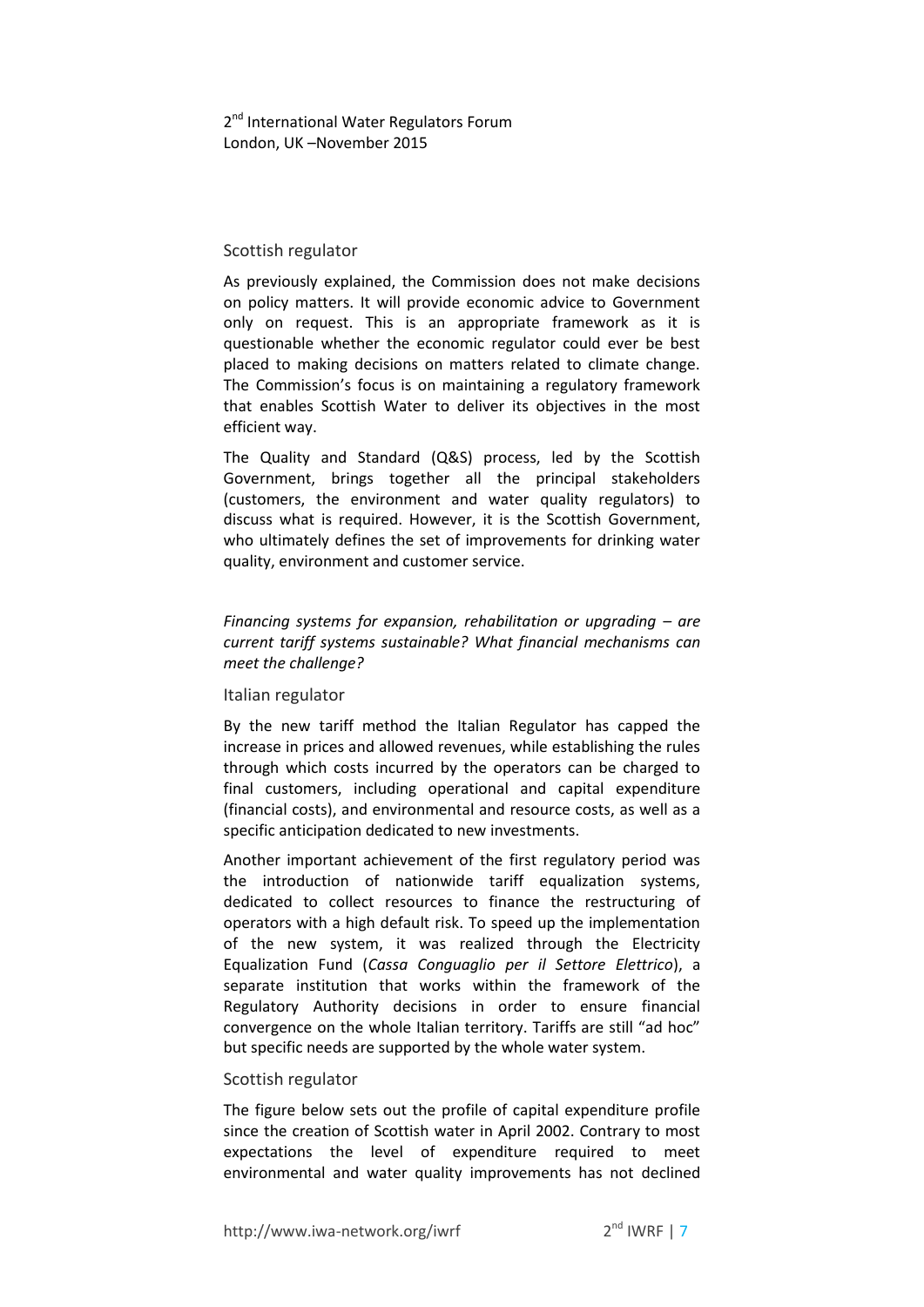materially over the last 13 years and there is little sign that it will fall substantially<sup>5</sup>. This explains why the regulator is looking again at the level of new borrowing that it is appropriate for Scottish Water to take on.



The level of capital maintenance expenditure has increased. This reflects the increased expenditure on environmental and water quality improvements. In the Scottish regulator's view, there's a need to set the allowed for capital maintenance at a level consistent with the efficient level of maintenance expenditure in the regulatory control period. However, prices should reflect the long-term requirement for maintenance expenditure such that each generation of customers pays a price reflective of the costs of providing the service that they have received.

A focus on increasing financial resilience is key. The regulator wants Scottish Water to build a ring fenced cash buffer so that it will be able to meet the costs of future asset replacement when it is required. Such a reserve fund could also allow the company to take full ownership for its performance and deal with unforeseen shocks as well as long term investment needs. Scottish Water is encouraged to transfer the benefits of its out-performance to the reserve fund.

*Is the system ensuring sustainable cost recovery as well as equity and affordability for users?*

#### Scottish regulator

#### Cost recovery

**.** 

In Scotland, the industry recovers its full costs from its customers. Scottish Water spends around £1.2 billion per year. It raises £1.1 billion through water charges and receives around £100 million per year of borrowing from the Government. Customers pay the interest

<sup>5</sup> New EU requirements will also need to be funded. More information on the EU Blueprint can be found at: http://ec.europa.eu/environment/water/blueprint/index\_en.htm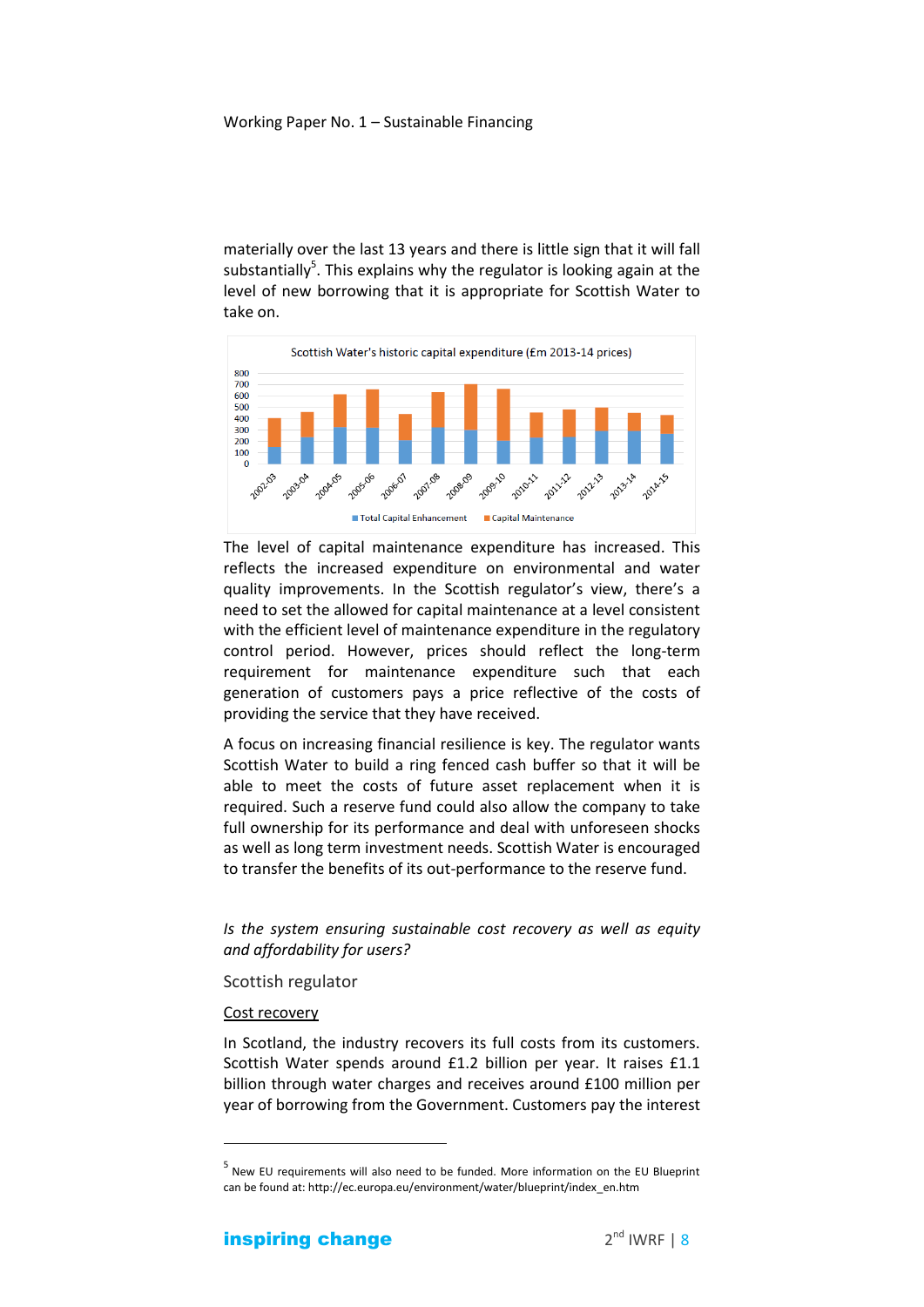costs on loans provided by the Scottish Government. At the current time the Scottish regulator is reviewing the amount of debt that Scottish Water takes on each year to ensure that is consistent with an appropriately funded industry for the long term. In other words, it wants to ensure that it is not benefitting customers today to the detriment of future customers.

Scottish Water's expenditure includes the costs of operating its assets and capital investment to maintain and to enhance service levels. The figure below provides the source and application of funds for 2013-14.



Although Scottish Water enjoys a strong financial position, the overall outstanding debt has increased over time (£3423m in 2014- 15). Net new borrowing has reduced in the last few years but, notwithstanding lower prevailing interest rates, interest charges have steadily increased, as shown in the table below. Customers currently pay around £155 million to meet the costs of interest.

| <b>Year</b> | Net borrowing | <b>Interest</b> | <b>Outstanding</b>         |
|-------------|---------------|-----------------|----------------------------|
|             | $(f_m)$       | charges $(f_m)$ | debt<br>(f <sub>Im</sub> ) |
| 2007-08     | 196           | 140             | 2615                       |
| 2008-09     | 161           | 149             | 2784                       |
| 2009-10     | 219           | 155             | 3006                       |
| 2010-11     | 106           | 156             | 3114                       |
| 2011-12     | 50            | 158             | 3165                       |
| 2012-13     | 100           | 155             | 3267                       |
| 2013-14     | 85            | 156             | 3353                       |
| 2014-15     | 70            | 158             | 3423                       |

The charges paid by customers in Scotland have declined modestly in real terms over the last few years. This reflects the substantial improvement in Scottish Water's efficiency and the stability in the size of the investment programme in real terms.

The Scottish Government, through its Principles of Charging, also ensures that lower income household customers receive discounts to the average charge.

Equity and affordability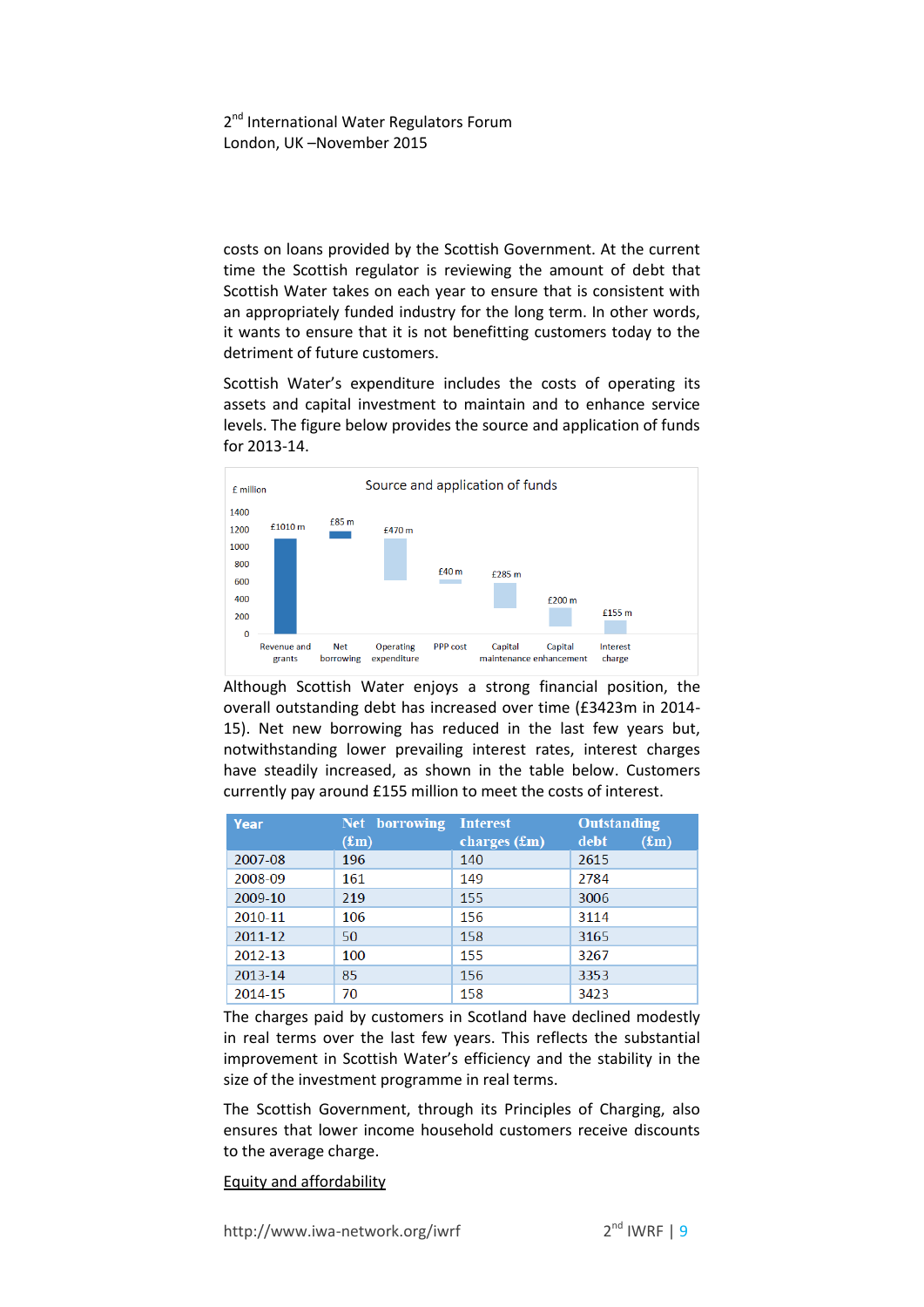In Scotland, there is a clear distinction between the policy role of the Scottish Government and the setting of charges within the policy framework, which is the responsibility of the Commission. As such, WICS is independent in its price setting role but it is not autonomous. It is accountable to the Scottish Parliament, through the Scottish Ministers, for its approach to delivering its statutory duties. It also has to set prices that are consistent with the policy of Government. This exactly enhances the independence of the Commission because the regulator does not have to make political choices to discharge its statutory duties.

The Commission has the general duty of promoting the interests of customers. It is required to have regard to the interests of future customers.

The Scottish Government's 'Principles of Charging' establish that water and wastewater charges apply uniformly across the entire country. It does not matter whether you live in Edinburgh or in a remote village in the Highlands: you pay the same regardless of the underlying cost to serve.

Charges are linked to the Council Tax Band of the property in which a customer lives. This means that those living in more expensive homes will typically pay three times more for water and sewerage than those living in smaller properties. There are discounts for those on low incomes and single person households. Students do not pay any water or sewerage charges. This method of tariff setting is progressive and effective because it reduces substantially the costs of collection.

*Reviewing and setting tariffs in time – is it a question of agency vs contract regulation?*

#### Italian regulator

Stimulus for improving the quality of the service provided to users will not come from tariff rules alone, but also from completion of the regulation concerning contractual quality of the water service, which aims to strengthen protection of end users and avoid local differences by introducing minimum quality standards, recognising additional costs resulting from improvements in quality beyond the minimum standards, and introducing an incentive mechanism based on compensation, penalties and bonuses. With reference to the Italian experience, introducing an independent regulator has accelerated the public decision-making process and improved the quality of data collected from operators.

Scottish regulator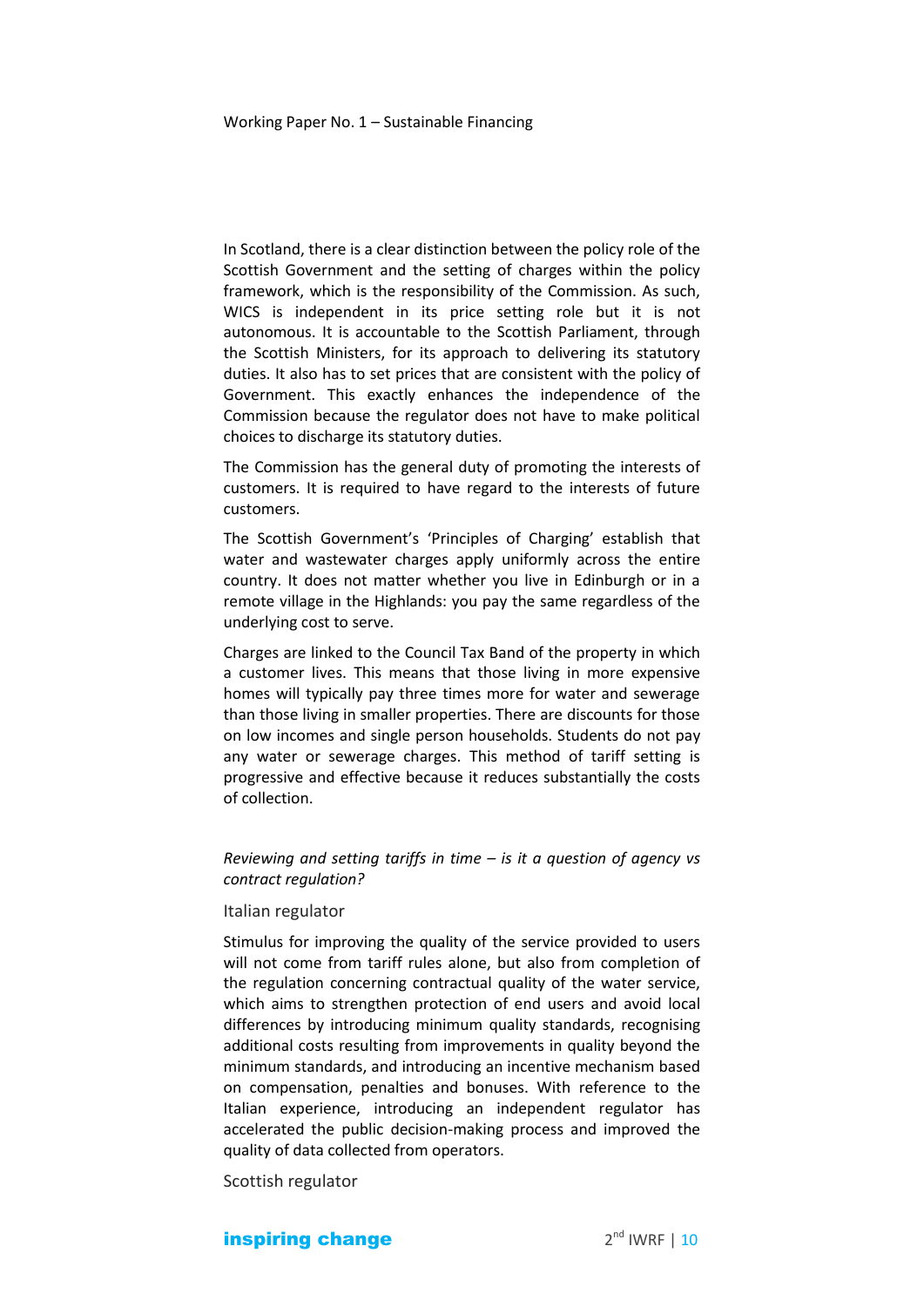There can often be a question posed with regard to the legitimacy of an independent regulator's decisions on charges. In Scotland, this issue is less immediate because of the clear separation between the policy function of the Scottish Government and the price setting role of the Commission. However, the regulator must ensure that the customers, on whose behalf he regulates, support the approach that has been taken. The legitimacy of the process is fundamental to ensuring that customers remain willing to fund the industry for the services that they are receiving and consider their charges to be reasonable.

In the Scottish approach to regulation it is sought to avoid lapsing into de jure or de facto 'control'. For example, there is no attempt to address the asymmetries of information between the regulator and the regulated company by resorting to complex 'truth telling' incentives. The failure of central planning is sufficient evidence that such an approach cannot work effectively over the medium term. Instead the Scottish regulator works to enable Scottish Water to take full ownership for its performance and not hide behind the regulator or the government. In Scottish view, the challenge for regulators is to encourage the company to be accountable to, and deliver for, its customers not the regulator.

*How to improve accountancy practices to provide the right basis for tariff setting: are infrastructures investments, rehabilitation and renewal costs, subsidies and incentives to be included and how?*

#### Italian regulator

Additional measures are also going to be taken in the second regulatory period, in order to improve accountancy practices. Specifically, rules on the unbundling of accounts in the water sector will be developed, in order to avoid cross-subsidies and to promote cost-reflective tariffs.

#### Scottish regulator

A hard budget constraint is key to ensuring that a regulated company faces effective incentives. The Scottish regulator's approach is to ensure that Scottish Water faces such a constraint – in other words, it can access only the resources that it ought to need in order to deliver the objectives of the Scottish Government. It can gain flexibility in the resources available to it only by performing better than required by the regulator's determination of charges.

Transparency on annual financial performance is crucial. The Scottish regulator sets prices based on the overall cash requirements targeting a suite of financial indicators ('tramlines'),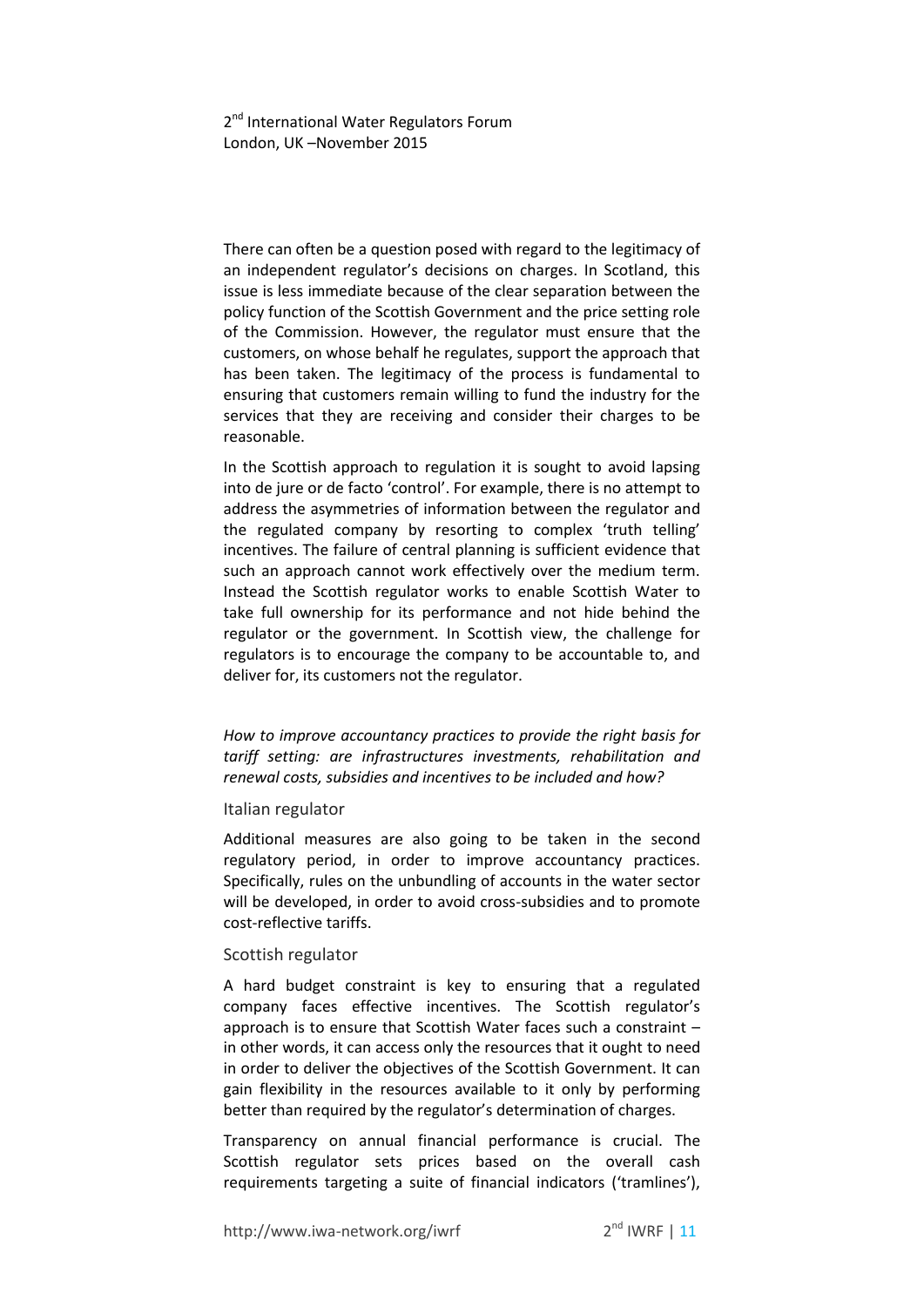which represent a cap and a collar on Scottish Water's financial strength. Tramlines can be used to assess the level of cash surplus and make Scottish Water's financial performance more transparent to all stakeholders.

The Scottish regulator encourages Scottish Water to adopt the lowest whole life cost solution to delivering the objectives specified by the Scottish Government. In the regulator's view, it is important to price performance and delivery risk in making this assessment. As such the regulator is prepared to allow Scottish Water differential rates<sup>6</sup> of return on projects. It does not want there to be any regulatory barrier to Scottish Water choosing the most effective solution to the performance improvement required. The only requirement is that Scottish Water should be able to demonstrate that the total cost of the solution would be lower than that of the next best alternative.

The regulator also supports long-term payback initiatives and encourages projects to be brought forward that may span regulatory control periods or which may only pay back over an extended period. The savings that arise from the initiative are ringfenced until the accumulated savings have paid back the upfront cost of the initial investment on a NPV basis. Again, the only requirement is that the proposition is appropriately costed and clearly defined.

This is about delivering more with less. For example, Scottish Water is encouraged to bring forward cost saving opportunities within a portfolio of individual projects. The total cost allowance can then be set sufficient to offset the percentage of the portfolio's projects that are reasonably expected not to deliver the required outcomes. Such an approach ensures that companies live within a lower budget than would otherwise have been required.

The Scottish regulator considered carefully whether it should follow other regulators in adopting a 'totex' approach. While seeing the logic that underpins this approach, it expresses reservations. In particular, the approach appears to assume that the risks associated with a lower capital expenditure solution are de facto the same as a higher capital expenditure solution. This does not appear to be consistent with the operational evidence available. The risk of a

 $\overline{a}$ 

<sup>&</sup>lt;sup>6</sup> The average industry return is far from matching the return of individual project. For instance the bid WACC for the Thames Tideway Tunnell (TTT), a 'super sewer' in London safe to regard as a highly complex project, was 2.49% against the 3.6% wholesale WACC set in Ofwat's final determination. Although an additional liquidity allowance and an adjustment factor for the cost of debt was included for the period of construction, the bid WACC is still more than 110 basis point below the allowed return.